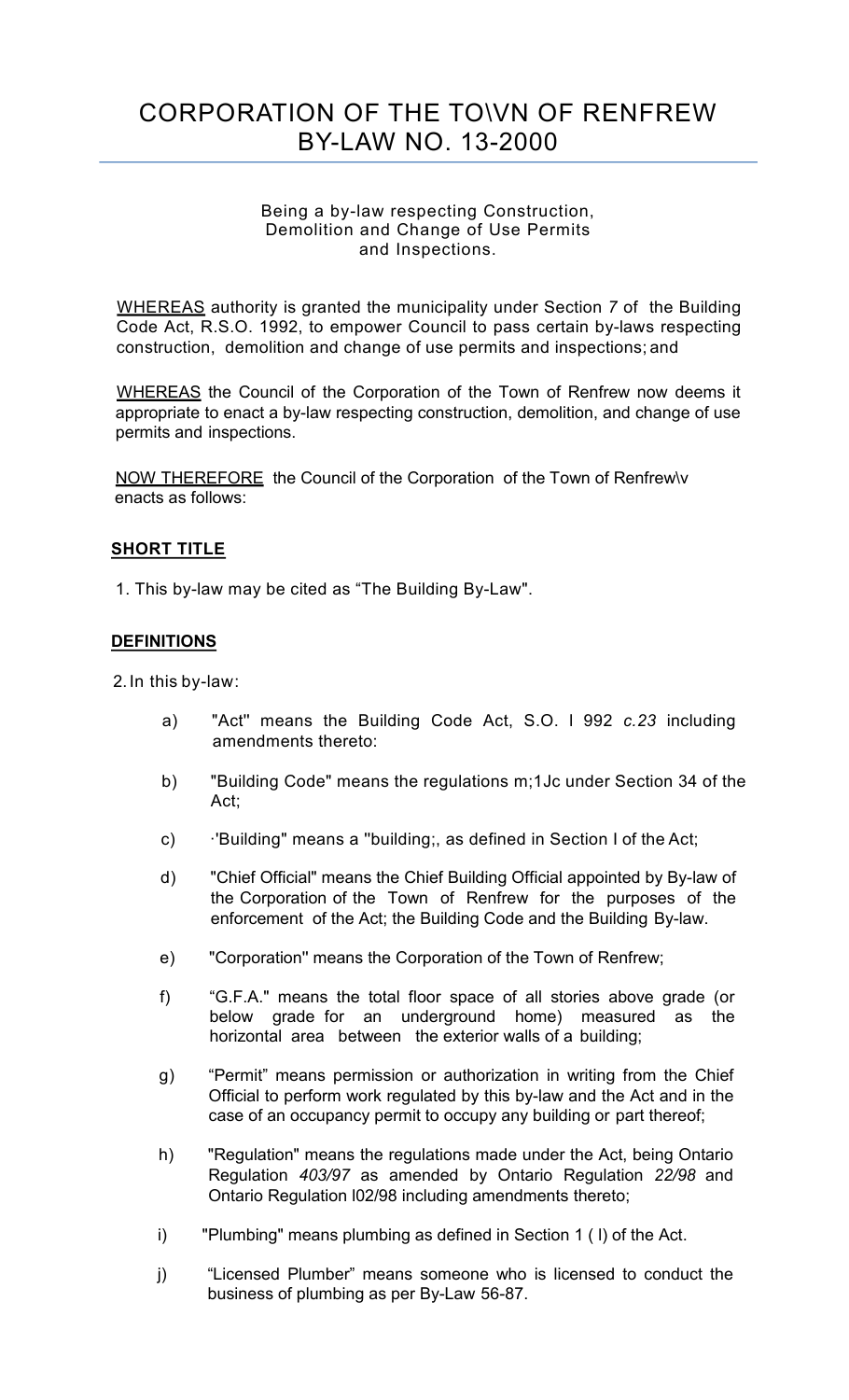## **CLASSES OF PERMITS**

- *J*  use of buildings shall be as set out in Schedule *"A."* of this By-Law. 3. Classes of permits with respect to the construction, demolition and change of
- 4. Permits for work other than that referred to in this by-1aw shall be obtained from the appropriate authority having jurisdiction in accordance with the by-laws of the Corporation, and shall include the following which arc provided for illustration only, and do not limit the generality of the foregoing: encroachments, sewers, gas, street cuts, site plan approval.

#### **PERMIIT APPLICATIONS**

- 5. To obtain a permit the owner, or his authorized agent, shall file an application in writing on a prescribed form in the office of the Chief Official.
- 6. Except as otherwise permitted by the Chief Official, every application shall:
- (1) Where application is nude for a budding permit under subsection 8 ( l) of the Act, the application shall:
	- a) identify and describe in detail the work and occupancy to be covered by the permit for which the application is made;
	- b) describe the land on which the work is to be done, by a description that will readily identify and locate the building lot;
	- c) include plans and specifications, and show the occupancy of all parts of the building;
	- d) state the valuation of the proposed work and be accompanied by the required fee;
	- e)state the names. addresses and telephone numbers of the owner, architect, engineer or other designer and constructor;
	- f) be accompanied, where applicable, by a written acknowledgement of the Owner that he has retained the architect or professional engineer or both to carry out the field review of the building during the course or construction, where required by the Building Code;
	- g) be signed by the Owner or by their authorized .agent who shall certify the truth of the content of the application;
	- h) in the case of a plumbing permit, show the layout of the applicable distribution drainage and venting systems and shall include specification on the size of all pipes, fixtures, vents, pumps, appurtenances, the location of service connections and the applicable manufacturing standards for materials and construction techniques to be used in the installation of the plumbing.
- (2) Where application is made for a demolition permit under subsection 8 (1) of the Act, the application shall:
	- a)contain the information required by Section 6*.* l (a) to (g) and:
	- b) be accompanied by satisfactory proof that arrangements have been made with the proper authorities for the cutting-off and plugging of all water, sewer, gas, electric and telephone services, and that the necessary health approval has been obtained.
- (3) Where application is made for a change of use permit issued under subsection 10 (1) of the Act, the application shall: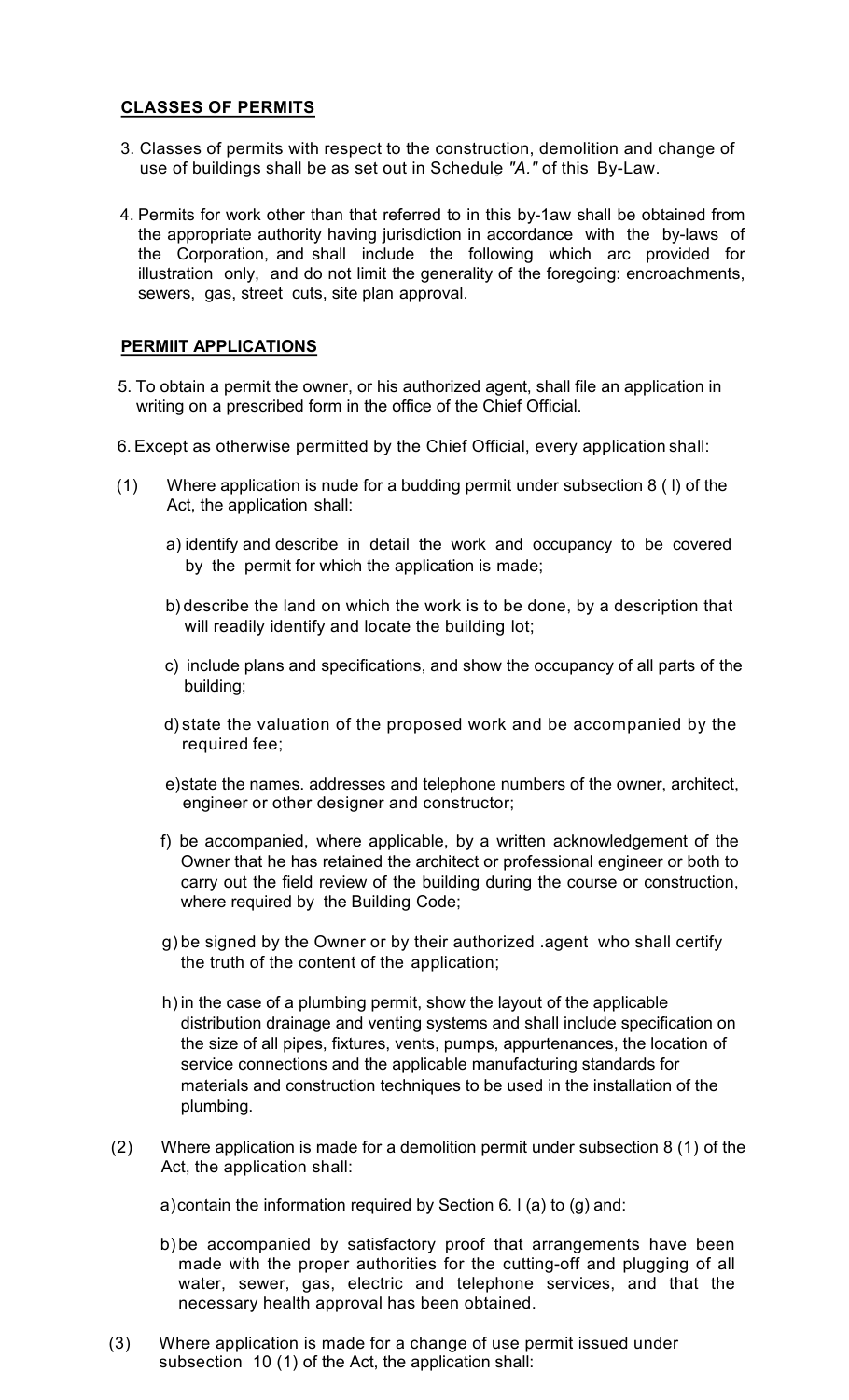- description that will readily identify and locate the building; a)describe the building in which the occupancy is to be changed, by a
- b) identify and describe in detail the current and proposed occupancies of the building or part of a building for which the application is made;
- c) include plans and specifications showing the current and proposed occupancy of all parts of the building, and which contains sufficient information to establish compliance with the requirements or the Building Code, including: floor plans. details of wall, ceiling and roof assemblies identifying required fire resistance ratings and load bearing capacities, details of the existing "sewage system", if any:
- d) contain the information required by Section 6.1 (d) to (g).
- 7. An application for a permit may be deemed to have been abandoned six (6) months after the date of filing. unless such application has been proceeded with by the applicant

#### **PLANS AND SPECIFICATIONS**

- 8. Sufficient information shall be submitted with each application for a permit to enable the Chief Official to determine whether or not the proposed construction, demolition. or change of use will conform to the Act, the Building Code. and any other applicable law.
- 9.Each application shall be accompanied by two (2) complete sets of plans and specifications as well as two *(2)* additional site plans.
- 10.Plans shall:
	- a)be drawn to scale upon paper, or other substantial material;
	- b) be clear and durable; and.
	- e) indicate the nature and extent of the work or proposed occupancy in sufficient detail to establish that the completed work will conform to the Act, the Building Code. and any other applicable law.
- 11. Site plans shall show:
	- a)by dimensions from property lines, the location of the proposed building:
	- b) the similarly dimensioned location of every other adjacent existing building on the property and;
	- c) existing and finished ground levels to an established datum at or adjacent to the site.
- 12. In lieu of separate specifications, the Chief Official may allow the essential information to be shown on the plans, but in no case shall such terms as "in accordance with the Act". "illegal'', or similar terms be used as substitutes for specific information,

#### **PARTIAL PERMITS**

- 13.When, in order to expedite, work, approval or a portion of the building is desired prior to the issuance of a permit for the complete project. application shall be made and fees paid for the complete project and complete plans and specifications covering the portion of work for which immediate approval is desired shall be filed with the Chief Official.
- 14.If a permit is issued for part of a building, the holder of such permit may proceed without assurances that a permit for the entire building will be granted.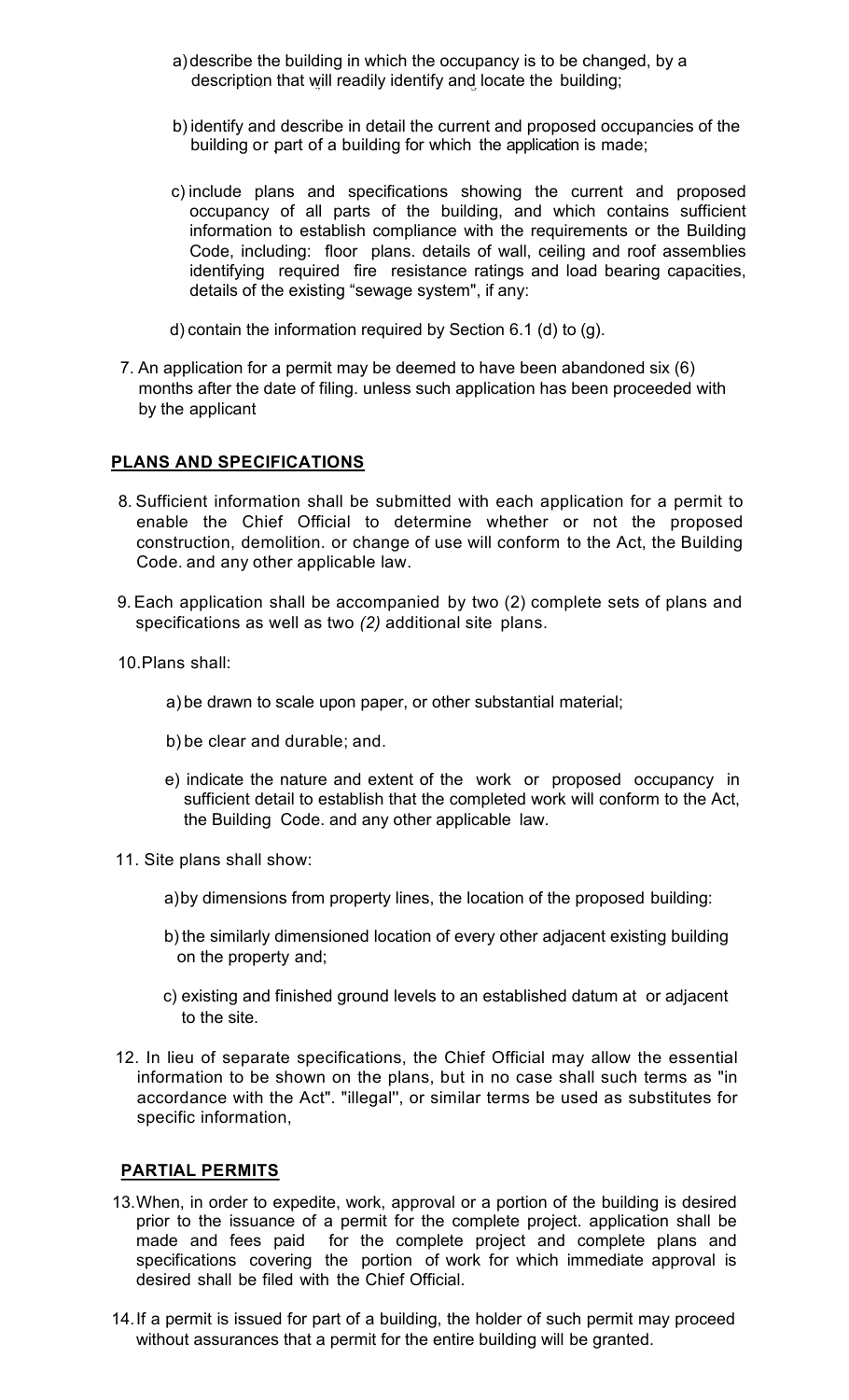## **REVISION TO PERMIT**

15.After issuance of the permit an application may be made for a revision to the permit and such application shall be made in the same manner as for the original permit.

## **ASSIGNMENT OF PERMIT**

16. It is a condition of the issuance of any permit that the permit shall not be assigned without the approval of the Chief Official and the payment of the required fee.

# **FEES**

- 17.The fee for a required permit shall be as set out in Schedule "A" of this By-Law.
- 18. Where an application is made for a minor revision to a permit, and the Chief Official determines that the work involved in plan processing and enforcement is minor, such revision shall be processed without charge.
- 19. Where the fees are based on the cost or valuation of the proposed work, such cost or valuation shall mean the total cost of all work regulated by the permit including the cost of all material, labour, equipment, overhead and professional and related services.
- 20.When the cost or valuation of a building permit are in dispute:
	- 1) The Chief Official shall place a valuation on the cost of work and even if the permit applicant or holder disagrees with the valuation, the prescribed fee shall be paid before the issuance of the permit:
	- 2) Upon completion of the work. if the actual cost of the work was less than the valuation placed by the Chief Official an audited statement may be submitted detailing the cost of all component parts of the work;
	- 3) The Chief Official shall, if the statement referred to in Subsection (*2) hereof* contains the cost of all component parts of the work upon which the valuation was required to be based, value the work in accordance with this statement and issue the appropriate refund.
- 21.In the case of abandonment or all or a portion of the work or the noncommencement of any project, the Chief Official shall determine the amount of refund of permit fees, if any, that may be returned to the permit holder. in accordance with subsection (1) hereof.
	- 1)The fees that may be refunded shall be a percentage of the fees payable under this by-law, as follows:
		- a) Thirty-five (35%) percent if the permit has been issued and no field inspections have been performed subsequent to permit issuance;
		- b) Five (5%) percent shall additionally be deducted for each field inspection that has been performed after the permit has been issued.
	- 2)Notwithstanding subsection (2) hereof, no refund shall be made when the amount is calculated to be less than ten (\$10.00) Dollars.

# **TIME FOR NOTICE OF INSPECTIONS**

22.Notices required by the regulations shall be given to the Chief Official at least twenty four (24) hours prior to the event unless otherwise approved by the Chief Official.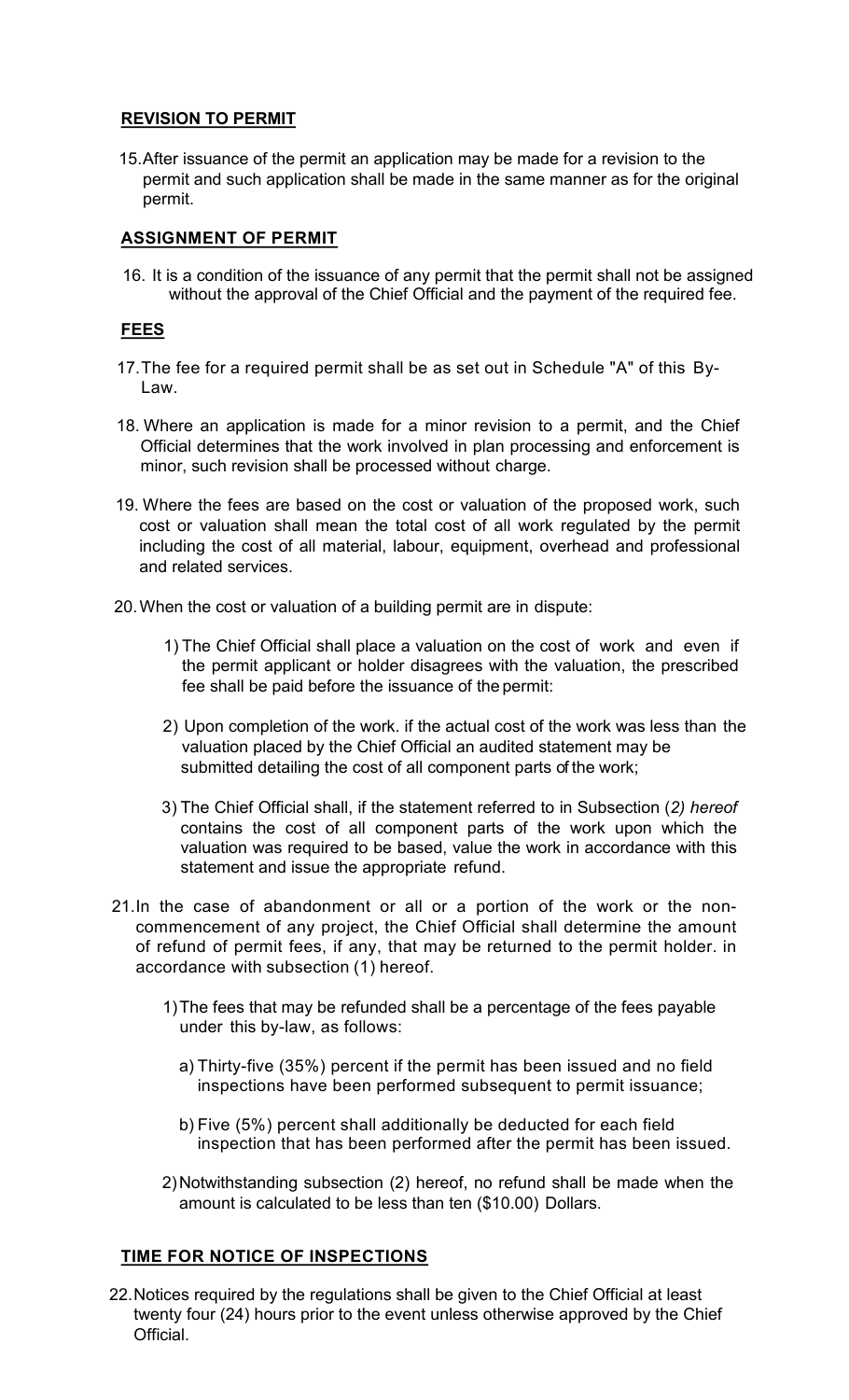#### **PENALTIES**

23. Any person who contravenes any provision of Sections 3 to 17 inclusive of this bylaw. Is guilty of an offense as provided for in Section *36* of the Act*.* 

#### **REPEAL OF EXISTING BY-LAWS**

- 24.All existing by-laws passed pursuant to Section 7 of the Building Cock Act. R.S.O. 1992, or predecessors thereof. are hereby repealed, and such repeal shall come into effect upon the date this by-law comes into force. Specifically, the following by-laws are hereby repealed:
- By-law 15-93, being a by-law to amend By-law 13-88:
- By-law 13-88, being a by-law to regulate the erection. alteration, and demolition of buildings;
- By-law 57-81, being a by-law to amend by-law 24-76.
- By-law 24-76, being a by-law to regulate the issuance of building: permits;
- By-law 1868, being a by-law to regulate the construction of buildings.
- By-Law 14-88 being a by-law to regulate the erection, alteration and repair or plumbing within the Town of Renfrew.

#### **EFFECTIVE DATE**

25.This By-Law shall come into force and take effect immediately upon the passing thereof.

Read a first and second time this  $14<sup>th</sup>$  day of February 2000.

Read a third time and finally passed this  $14<sup>th</sup>$  day of February 2000.

Sandra J. Heins, Mayor Timothy J. Simpson, Clerk